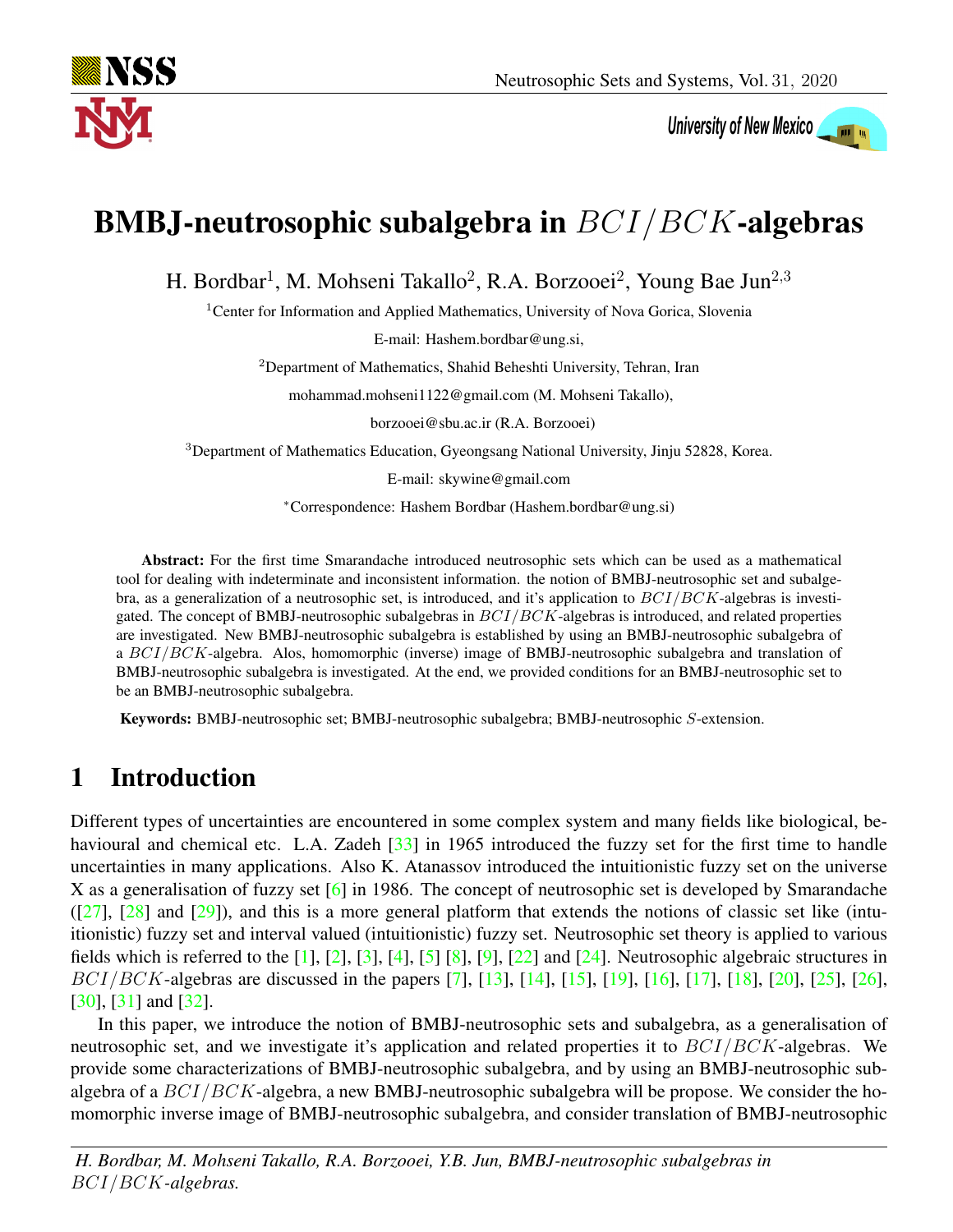subalgebra. At the last step, we provide some conditions for an BMBJ-neutrosophic set to be an BMBJneutrosophic subalgebra.

#### 2 Preliminaries

A  $BCI/BCK$ -algebra is an important class of logical algebras introduced by K. Iséki (see [\[11\]](#page-10-9) and [\[12\]](#page-11-17)) and was extensively investigated by several researchers.

By a BCI*-algebra*, we mean a set X with a special element 0 and a binary operation ∗ that satisfies the following conditions:

- (I)  $(\forall x, y, z \in X)$   $(((x * y) * (x * z)) * (z * y) = 0),$
- (II)  $(\forall x, y \in X) ((x * (x * y)) * y = 0),$
- (III)  $(\forall x \in X) (x * x = 0),$
- (IV)  $(\forall x, y \in X)$   $(x * y = 0, y * x = 0 \Rightarrow x = y)$ .

If a  $BCI$ -algebra X satisfies the following identity:

(V)  $(\forall x \in X) (0 * x = 0),$ 

then X is called a BCK*-algebra.* Any BCI/BCK-algebra X satisfies the following conditions:

$$
(\forall x \in X) (x * 0 = x), \tag{2.1}
$$

$$
(\forall x, y, z \in X) (x \le y \Rightarrow x * z \le y * z, z * y \le z * x), \tag{2.2}
$$

$$
(\forall x, y, z \in X) ((x * y) * z = (x * z) * y),
$$
\n(2.3)

$$
(\forall x, y, z \in X) ((x * z) * (y * z) \le x * y)
$$
\n
$$
(2.4)
$$

where  $x \leq y$  if and only if  $x * y = 0$ . Any BCI-algebra X satisfies the following conditions (see [\[10\]](#page-10-10)):

$$
(\forall x, y \in X)(x * (x * (x * y)) = x * y),
$$
\n(2.5)

$$
(\forall x, y \in X)(0 * (x * y) = (0 * x) * (0 * y)).
$$
\n(2.6)

A nonempty subset S of a  $BCI/BCK$ -algebra X is called a *subalgebra* of X if  $x * y \in S$  for all  $x, y \in S$ . By an *interval number* we mean a closed subinterval  $\tilde{a} = [a^-, a^+]$  of I, where  $0 \le a^- \le a^+ \le 1$ . Denote by [I] the set of all interval numbers. Let us define what is known as *refined minimum* (briefly, rmin) and *refined maximum* (briefly, rmax) of two elements in [I]. We also define the symbols " $\geq$ ", " $\preceq$ ", "=" in case of two elements in [*I*]. Consider two interval numbers  $\tilde{a}_1 := \left[a_1, a_1^+\right]$  and  $\tilde{a}_2 := \left[a_2^-, a_2^+\right]$ . Then

rmin 
$$
\{\tilde{a}_1, \tilde{a}_2\} = [\min \{a_1^-, a_2^-\}, \min \{a_1^+, a_2^+\}\]
$$
,  
\n $\text{rmax } \{\tilde{a}_1, \tilde{a}_2\} = [\max \{a_1^-, a_2^-\}, \max \{a_1^+, a_2^+\}\]$ ,  
\n $\tilde{a}_1 \succeq \tilde{a}_2 \Leftrightarrow a_1^- \ge a_2^-, a_1^+ \ge a_2^+$ ,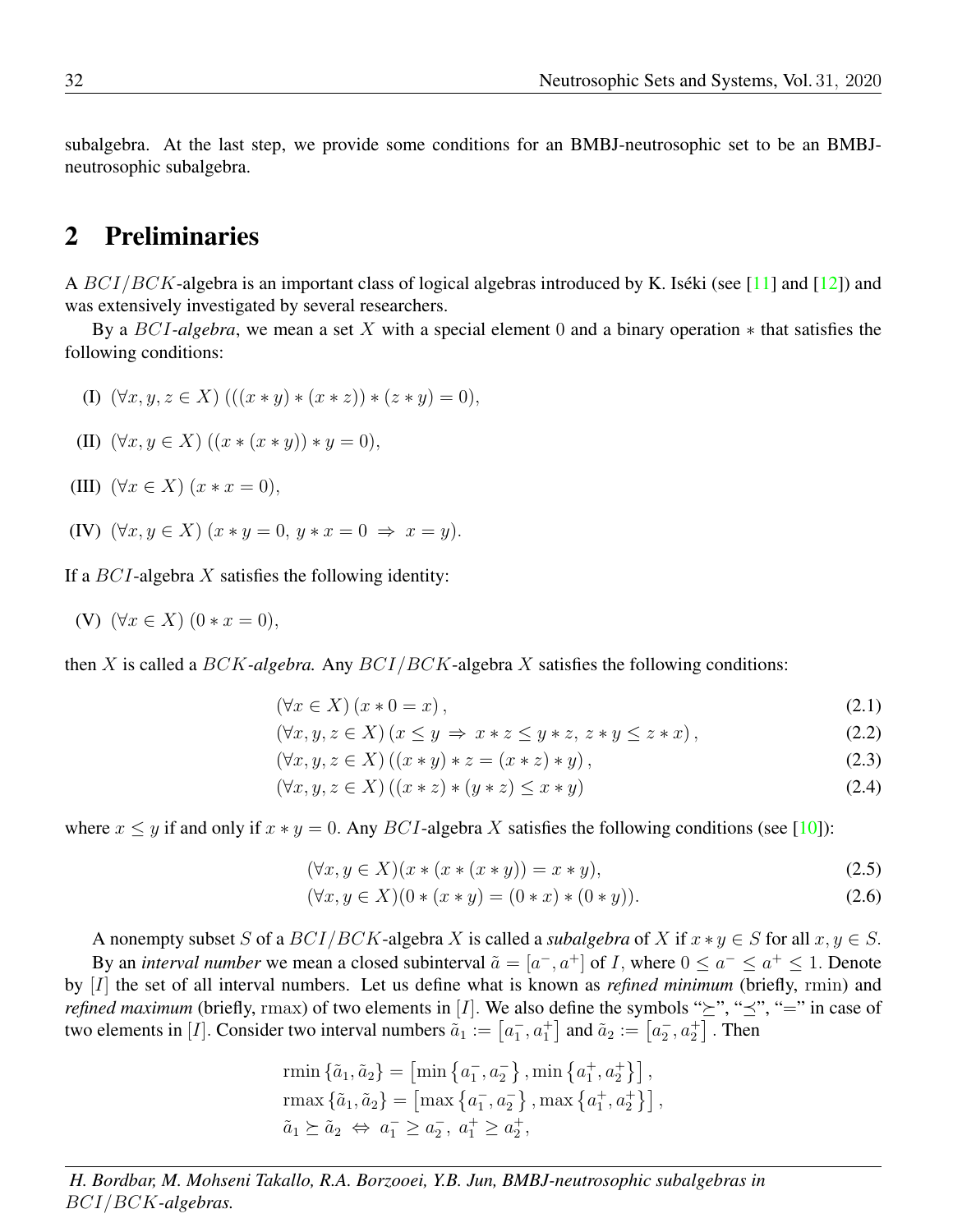and similarly we may have  $\tilde{a}_1 \preceq \tilde{a}_2$  and  $\tilde{a}_1 = \tilde{a}_2$ . To say  $\tilde{a}_1 \succ \tilde{a}_2$  (resp.  $\tilde{a}_1 \prec \tilde{a}_2$ ) we mean  $\tilde{a}_1 \succeq \tilde{a}_2$  and  $\tilde{a}_1 \neq \tilde{a}_2$  (resp.  $\tilde{a}_1 \preceq \tilde{a}_2$  and  $\tilde{a}_1 \neq \tilde{a}_2$ ). Let  $\tilde{a}_i \in [I]$  where  $i \in \Lambda$ . We define

$$
\min_{i \in \Lambda} \tilde{a}_i = \left[ \inf_{i \in \Lambda} a_i^-, \inf_{i \in \Lambda} a_i^+ \right] \quad \text{and} \quad \operatorname{rsup}_{i \in \Lambda} \tilde{a}_i = \left[ \sup_{i \in \Lambda} a_i^-, \sup_{i \in \Lambda} a_i^+ \right].
$$

Let X be a nonempty set. A function  $A: X \to [I]$  is called an *interval-valued fuzzy set* (briefly, an *IVF set*) in X. Let  $[I]^X$  stand for the set of all IVF sets in X. For every  $A \in [I]^X$  and  $x \in X$ ,  $A(x) = [A^-(x), A^+(x)]$ is called the *degree* of membership of an element x to A, where  $A^{-}: X \to I$  and  $A^{+}: X \to I$  are fuzzy sets in X which are called a *lower fuzzy set* and an *upper fuzzy set* in X, respectively. For simplicity, we denote  $A = [A^-, A^+].$ 

Let X be a non-empty set. A *neutrosophic set* (NS) in X (see [\[28\]](#page-11-1)) is a structure of the form:

$$
A := \{ \langle x; A_T(x), A_I(x), A_F(x) \rangle \mid x \in X \}
$$

where  $A_T : X \to [0, 1]$  is a truth membership function,  $A_I : X \to [0, 1]$  is an indeterminate membership function, and  $A_F : X \to [0, 1]$  is a false membership function. For the sake of simplicity, we shall use the symbol  $A = (A_T, A_I, A_F)$  for the neutrosophic set

$$
A := \{ \langle x; A_T(x), A_I(x), A_F(x) \rangle \mid x \in X \}.
$$

We refer the reader to the books  $[10, 21]$  $[10, 21]$  $[10, 21]$  for further information regarding  $BCi/BCK$ -algebras, and to the site "http://fs.gallup.unm.edu/neutrosophy.htm" for further information regarding neutrosophic set theory.

## 3 BMBJ-neutrosophic structures with applications in BCI/BCK-algebras

Definition 3.1. Let X be a non-empty set. By an *MBJ-neutrosophic set* in X, we mean a structure of the form:

$$
\mathcal{A} := \{ \langle x; M_A(x), \tilde{B}_A(x), J_A(x) \rangle \mid x \in X \}
$$

where  $M_A$  and  $J_A$  are fuzzy sets in X, which are called a truth membership function and a false membership function, respectively, and  $\tilde{B}_A$  is an IVF set in X which is called an indeterminate interval-valued membership function.

For the sake of simplicity, we shall use the symbol  $A = (M_A, \tilde{B}_A, J_A)$  for the MBJ-neutrosophic set

$$
\mathcal{A} := \{ \langle x; M_A(x), \tilde{B}_A(x), J_A(x) \rangle \mid x \in X \}.
$$

**Definition 3.2.** Let X be a  $BCI/BCK$ -algebra. An MBJ-neutrosophic set  $A = (M_A, B_A, J_A)$  in X is called an *BMBJ-neutrosophic subalgebra* of X if it satisfies: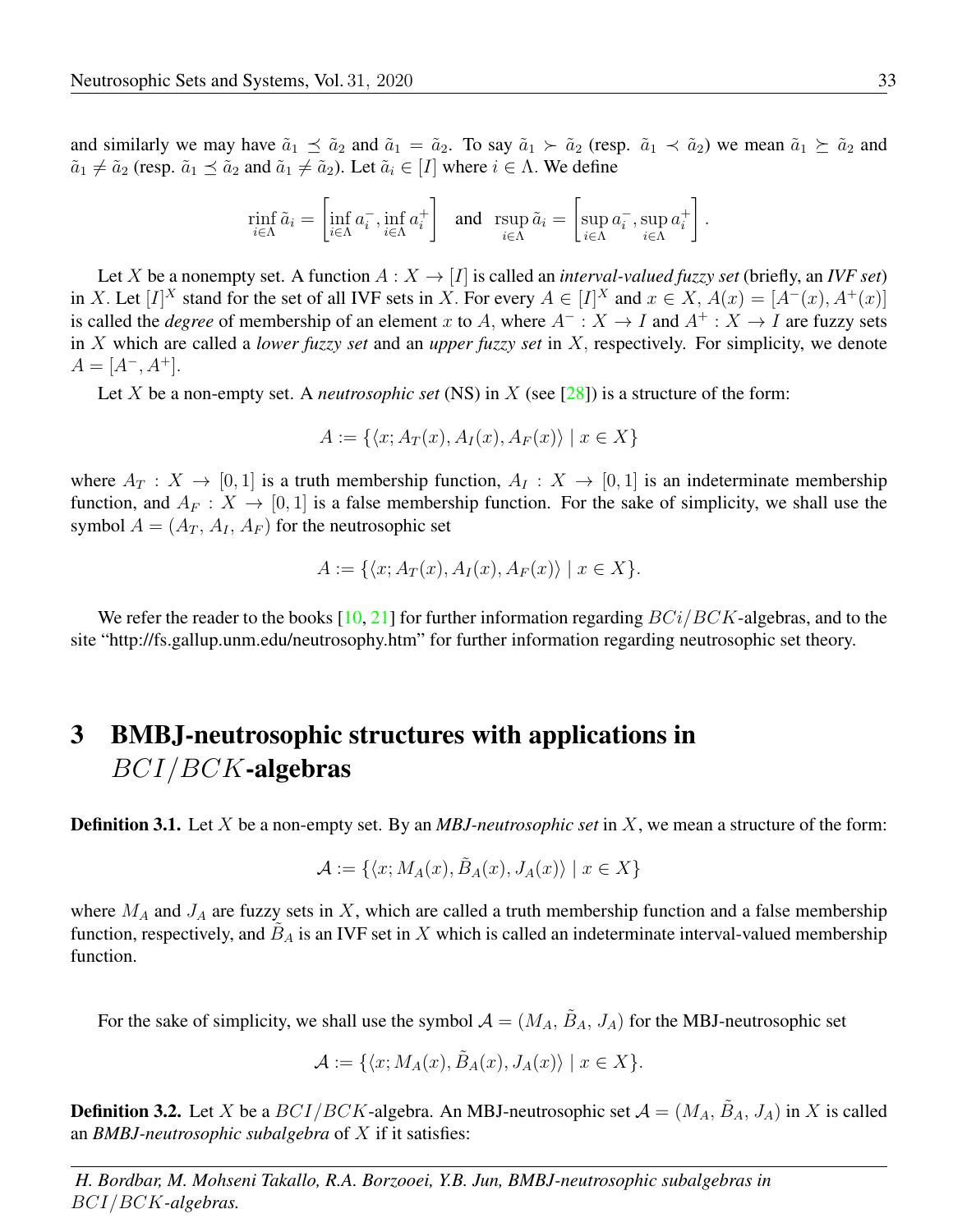$$
(\forall x, y \in X) \begin{cases} M_A(x * y) \ge \min\{M_A(x), M_A(y)\}, \\ \tilde{B}_A^-(x * y) \le \max\{\tilde{B}_A^-(x), \tilde{B}_A^-(y)\}, \\ \tilde{B}_A^+(x * y) \ge \min\{\tilde{B}_A^+(x), \tilde{B}_A^+(y)\}, \\ J_A(x * y) \le \max\{J_A(x), J_A(y)\}, \\ M_A(x) + \tilde{B}_A^-(x) \le 1, \tilde{B}_A^+(x) + J_A(x) \ge 1\}. \end{cases}
$$
\n(3.1)

<span id="page-3-3"></span>**Example 3.3.** Consider a set  $X = \{0, a, b, c\}$  with the binary operation  $*$  which is given in Table [1.](#page-3-0) Then

| $\ast$           |            | $\overline{a}$ |   | ↷ |
|------------------|------------|----------------|---|---|
|                  |            |                |   |   |
| $\boldsymbol{a}$ | a          |                |   |   |
|                  |            | $\it a$        |   |   |
| $\mathcal{C}$    | $\epsilon$ | $\mathcal{C}$  | C |   |

<span id="page-3-0"></span>Table 1: Cayley table for the binary operation "<sup>\*</sup>"

 $(X;*,0)$  is a BCK-algebra (see [\[21\]](#page-11-18)). Let  $\mathcal{A} = (M_A, \tilde{B}_A, J_A)$  be an MBJ-neutrosophic set in X defined by Table [2.](#page-3-1) It is routine to verify that  $A = (M_A, \tilde{B}_A, J_A)$  is an BMBJ-neutrosophic subalgebra of X.

| X        | $M_A(x)$ | $B_A(x)$   | $J_A(x)$ |
|----------|----------|------------|----------|
| $\theta$ | 0.7      | [0.3, 0.8] | 0.2      |
| a        | 0.3      | [0.1, 0.5] | 0.6      |
| h        | 0.1      | [0.3, 0.8] | 0.4      |
| C        | 0.5      | [0.1, 0.5] | 0.7      |

<span id="page-3-1"></span>Table 2: MBJ-neutrosophic set  $A = (M_A, \tilde{B}_A, J_A)$ 

In what follows, let  $X$  be a  $BCI/BCK$ -algebra unless otherwise specified.

<span id="page-3-2"></span>**Proposition 3.4.** If  $\mathcal{A} = (M_A, \tilde{B}_A, J_A)$  is an BMBJ-neutrosophic subalgebra of X, then  $M_A(0) \geq M_A(x)$ ,  $\tilde{B}_A^-(0) \leq \tilde{B}_A^-(x)$ ,  $\tilde{B}_A^+(0) \geq \tilde{B}_A^+(x)$  and  $J_A(0) \leq J_A(x)$  for all  $x \in X$ .

*Proof.* For any  $x \in X$ , we have

$$
M_A(0) = M_A(x * x) \ge \min\{M_A(x), M_A(x)\} = M_A(x),
$$

$$
\tilde{B}_A^-(0) = \tilde{B}_A^-(x*x) \le \max\{\tilde{B}_A^-(x), \tilde{B}_A^-(x)\} = \tilde{B}_A^-(x),
$$

$$
\tilde{B}_A^+(0) = \tilde{B}_A^-(x*x) \ge \min\{\tilde{B}_A^+(x), \tilde{B}_A^-(x)\} = \tilde{B}_A^+(x)
$$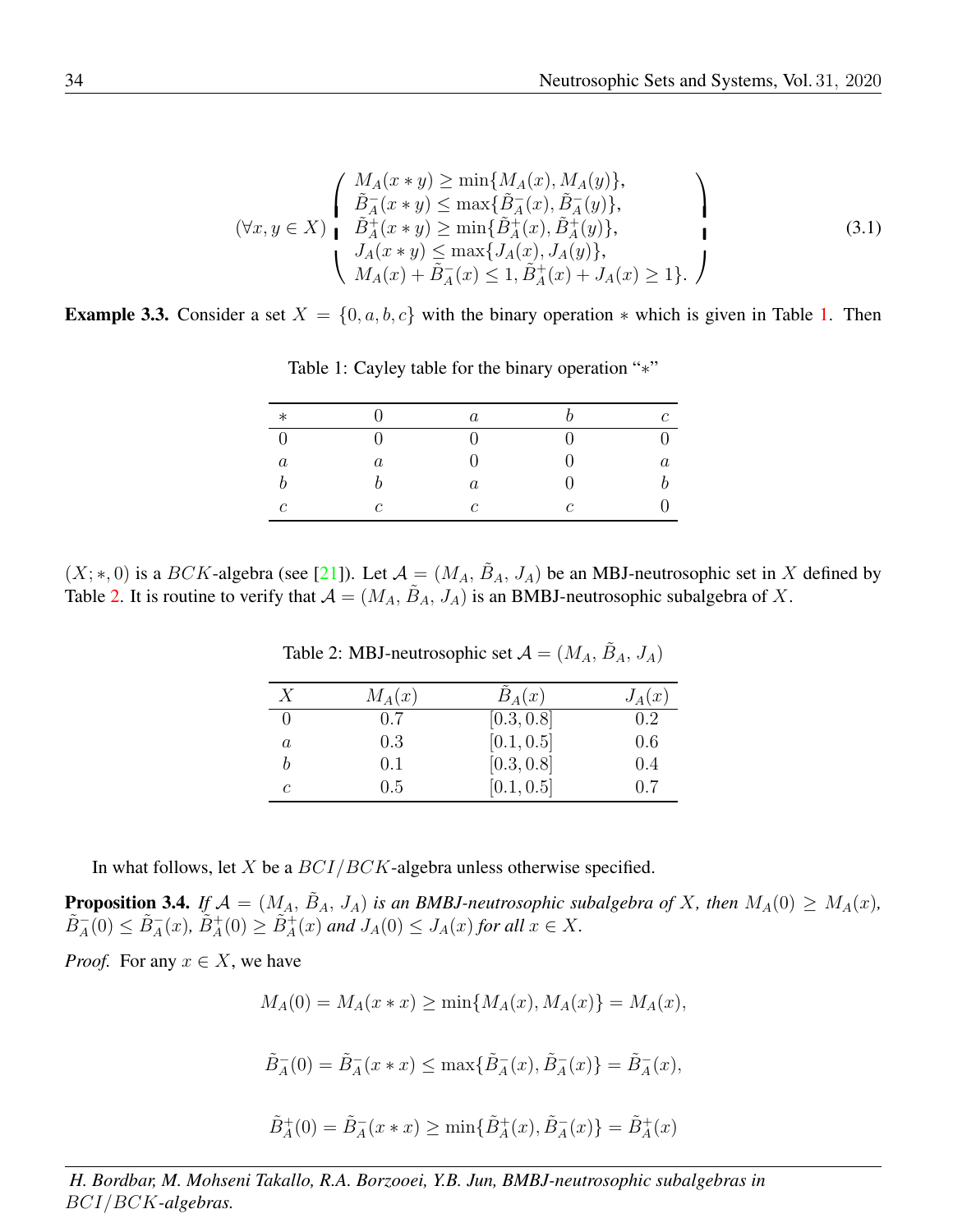and

$$
J_A(0) = J_A(x * x) \le \max\{J_A(x), J_A(x)\} = J_A(x).
$$

This completes the proof.

**Proposition 3.5.** Let  $A = (M_A, \tilde{B}_A, J_A)$  be an BMBJ-neutrosophic subalgebra of X. If there exists a sequence {xn} *in* X *such that*

$$
\lim_{n \to \infty} M_A(x_n) = 1, \lim_{n \to \infty} \tilde{B}_A^-(x_n) = 0, \lim_{n \to \infty} \tilde{B}_A^+(x_n) = 1 \text{ and } \lim_{n \to \infty} J_A(x_n) = 0,
$$
\n(3.2)

*then*  $M_A(0) = 1$ ,  $\tilde{B}_A^-(0) = 0$ ,  $\tilde{B}_A^+(0) = 1$  *and*  $J_A(0) = 0$ .

*Proof.* Using Proposition [3.4,](#page-3-2) we know that  $M_A(0) \geq M_A(x)$ ,  $\tilde{B}_A^-(0) \leq \tilde{B}_A^+(x)$ ,  $\tilde{B}_A^+(0) \geq \tilde{B}_A^+(x)$  and  $J_A(0) \leq J_A(x)$  for all  $x \in X$ . for every positive integer n. Note that

$$
1 \ge M_A(0) \ge \lim_{n \to \infty} M_A(x_n) = 1,
$$
  
\n
$$
0 \le \tilde{B}_A(0) \le \lim_{n \to \infty} \tilde{B}_A(x_n) = 0,
$$
  
\n
$$
1 \ge \tilde{B}_A^+(0) \ge \lim_{n \to \infty} \tilde{B}_A^+(x_n) = 1,
$$
  
\n
$$
0 \le J_A(0) \le \lim_{n \to \infty} J_A(x_n) = 0.
$$

Therefore  $M_A(0) = 1$ ,  $\tilde{B}_A^-(0) = 0$ ,  $\tilde{B}_A^+(0) = 1$  and  $J_A(0) = 0$ .

<span id="page-4-1"></span>**Theorem 3.6.** Given an BMBJ-neutrosophic set  $\mathcal{A} = (M_A, \tilde{B}_A, J_A)$  in X, if  $(M_A, J_A)$  is an intuitionistic *fuzzy* subalgebra of X, and  $B_A^-$  and  $B_A^+$  are fuzzy subalgebras of X, then  $\mathcal{A} = (M_A, \tilde{B}_A, J_A)$  is an BMBJ*neutrosophic subalgebra of* X*.*

*Proof.* It is sufficient to show that  $B_A$  satisfies the condition

$$
(\forall x, y \in X)(\tilde{B}_A^-(x * y) \le \max\{\tilde{B}_A^-(x), \tilde{B}_A^-(y)\}),\tag{3.3}
$$

$$
(\forall x, y \in X)(\tilde{B}^+_A(x*y) \ge \min\{\tilde{B}^+_A(x), \tilde{B}^+_A(y)\}).
$$
\n(3.4)

For any  $x, y \in X$ , we get

$$
\tilde{B}_A(x * y) = [\tilde{B}_A^-(x * y), \tilde{B}_A^+((x * y))]
$$
\n
$$
\geq [\max \tilde{B}_A^-(x), \tilde{B}_A^-(y)], \min \{\tilde{B}_A^+(x), \tilde{B}_A^+(y)\}].
$$

Therefore  $\tilde{B}_A$  satisfies the condition [\(3.3\)](#page-4-0), and so  $\mathcal{A} = (M_A, \tilde{B}_A, J_A)$  is an BMBJ-neutrosophic subalgebra of X.  $\Box$ 

If  $A = (M_A, B_A, J_A)$  is an BMBJ-neutrosophic subalgebra of X, then

$$
[B_A^-(x*y), B_A^+(x*y)] = \tilde{B}_A(x*y) \succeq \min\{\tilde{B}_A(x), \tilde{B}_A(y)\}
$$
  
= 
$$
\min\{[B_A^-(x), B_A^+(x), [B_A^-(y), B_A^+(y)]\}
$$
  
= 
$$
[\min\{B_A^-(x), B_A^-(y)\}, \min\{B_A^+(x), B_A^+(y)\}]
$$

*H. Bordbar, M. Mohseni Takallo, R.A. Borzooei, Y.B. Jun, BMBJ-neutrosophic subalgebras in* BCI/BCK*-algebras.*

<span id="page-4-0"></span> $\Box$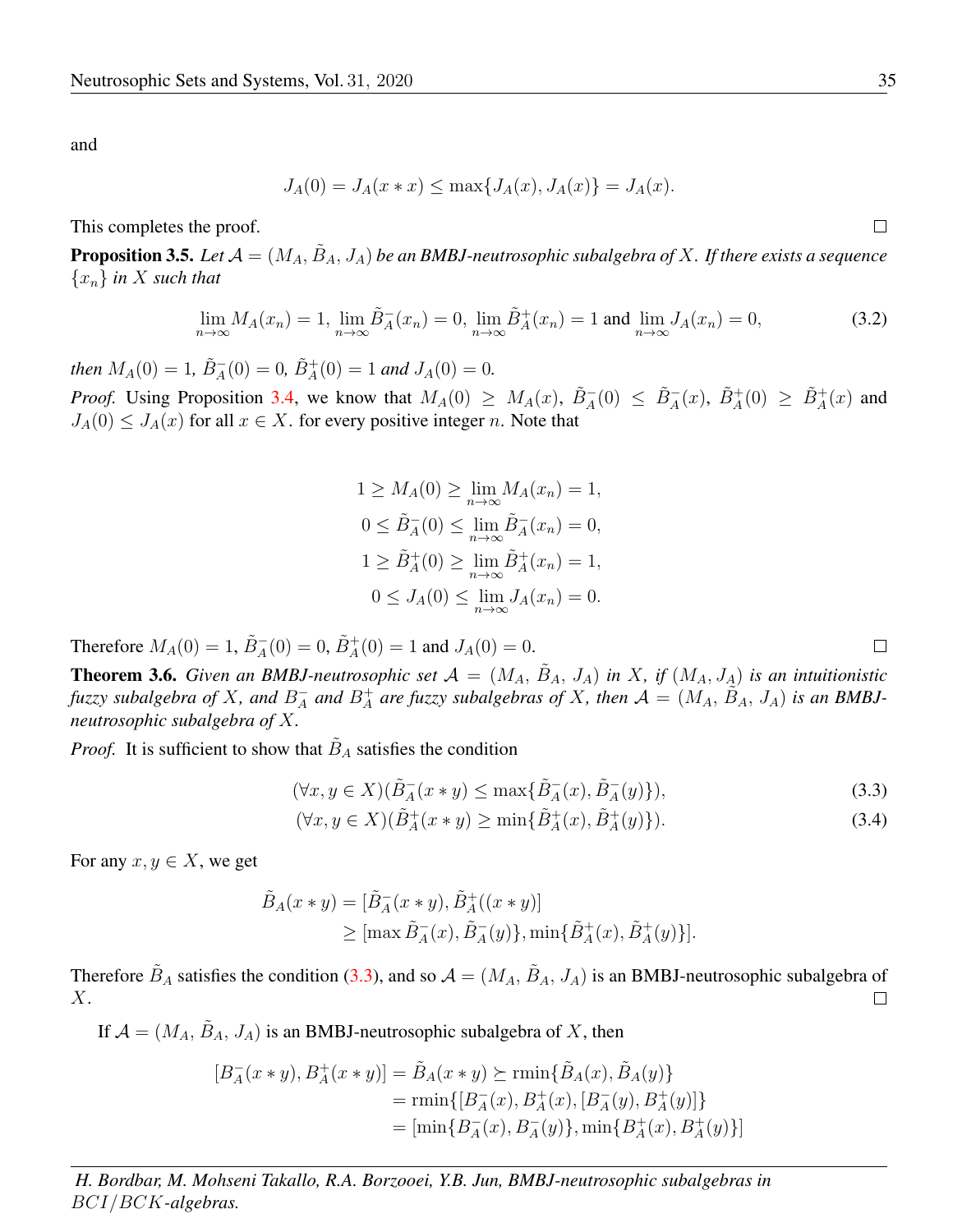for all  $x, y \in X$ . It follows that  $B_A^-(x * y) \ge \min\{B_A^-(x), B_A^-(y)\}\$  and  $B_A^+(x * y) \ge \min\{B_A^+(x), B_A^+(y)\}\$ . Thus  $B_A^-$  and  $B_A^+$  are fuzzy subalgebras of X. But  $(M_A, J_A)$  is not an intuitionistic fuzzy subalgebra of X as seen in Example [3.3.](#page-3-3) This shows that the converse of Theorem [3.6](#page-4-1) is not true.

Given an BMBJ-neutrosophic set  $\mathcal{A} = (M_A, B_A, J_A)$  in X, we consider the following sets.

$$
U(M_A; t) := \{ x \in X \mid M_A(x) \ge t \},
$$
  
\n
$$
L(\tilde{B}_A^-; \delta_1) := \{ x \in X \mid \tilde{B}_A^-(x) \le \delta_1 \},
$$
  
\n
$$
U(\tilde{B}_A^+; \delta_2) := \{ x \in X \mid \tilde{B}_A^+(x) \ge \delta_2 \},
$$
  
\n
$$
L(J_A; s) := \{ x \in X \mid J_A(x) \le s \}
$$

where  $t, s \in [0, 1]$  and  $[\delta_1, \delta_2] \in [I]$ .

<span id="page-5-0"></span>**Theorem 3.7.** An BMBJ-neutrosophic set  $A = (M_A, B_A, J_A)$  in X is an BMBJ-neutrosophic subalgebra of  $X$  *if and only if the non-empty sets*  $U(M_A;t)$ ,  $L(\tilde{B}_A^-;\delta_1)$ ,  $U(\tilde{B}_A^+;\delta_2)$  *and*  $L(J_A;s)$  *are subalgebras of*  $X$  *for all*  $t, \delta_1, \delta_2 \in [0, 1].$ 

*Proof.* Suppose that  $A = (M_A, B_A, J_A)$  is an BMBJ-neutrosophic subalgebra of X. Let  $t, s \in [0, 1]$  and  $[\delta_1, \delta_2] \in [I]$  be such that  $U(M_A; t)$ ,  $L(\tilde{B}_A^-; \delta_1)$ ,  $U(\tilde{B}_A^+; \delta_2)$  and  $L(\tilde{J}_A; s)$  are non-empty. For any  $x, y, a, b, u, v \in$  $X,$  if  $x, y \in U(M_A; t), a, b \in L(\tilde{B}_A^-; \delta_1), c, d \in U(\tilde{B}_A^+; \delta_2)$  and  $u, v \in L(J_A; s)$ , then

$$
M_A(x * y) \ge \min\{M_A(x), M_A(y)\} \ge \min\{t, t\} = t,
$$
  
\n
$$
\tilde{B}_A^-(a * b) \le \max\{\tilde{B}_A^-(a), \tilde{B}_A^-(b)\} \le \max\{\delta_1, \delta_1\} = \delta_1,
$$
  
\n
$$
\tilde{B}_A^+(c * d) \ge \min\{\tilde{B}_A^+(c), \tilde{B}_A^+(d)\} \ge \min\{\delta_2, \delta_2\} = \delta_2,
$$
  
\n
$$
J_A(u * v) \le \max\{J_A(u), J_A(v)\} \le \min\{s, s\} = s,
$$

and so  $x * y \in U(M_A; t)$ ,  $a * b \in L(\tilde{B}_A^-; \delta_1)$ ,  $c * d \in U(\tilde{B}_A^+; \delta_2)$  and  $u * v \in L(J_A; s)$ . Therefore  $U(M_A; t)$ ,  $L(\tilde{B}_A^-;\delta_1)$ ,  $U(\tilde{B}_A^+;\delta_2)$  and  $L(J_A; s)$  are subalgebras of X.

Conversely, assume that the non-empty sets  $U(M_A; t)$ ,  $L(\tilde{B}_A^-; \delta_1)$ ,  $U(\tilde{B}_A^+; \delta_2)$  and  $L(J_A; s)$  are subalgebras of X for all  $t, s, \delta_1, \delta_2 \in [0, 1]$ . If  $M_A(a_0 * b_0) < \min\{M_A(a_0), M_A(b_0)\}\)$  for some  $a_0, b_0 \in X$ , then  $a_0, b_0 \in X$  $U(M_A; t_0)$  but  $a_0 * b_0 \notin U(M_A; t_0)$  for  $t_0 := \min\{M_A(a_0), M_A(b_0)\}\.$  This is a contradiction, and thus  $M_A(a * b_0)$  $b) \ge \min\{M_A(a), M_A(b)\}\$  for all  $a, b \in X$ . Similarly, we can show that  $\tilde{B}_A^-(a * b) \le \max\{\tilde{B}_A^-(a), \tilde{B}_A^-(b)\}\$ ,  $\tilde{B}^+_A(c*d) \ge \min\{\tilde{B}^+_A(c), \tilde{B}^+_A(d)\}\$  and  $J_A(a*b) \le \max\{J_A(a), J_A(b)\}\$  for all  $a, b \in X$ .

Using Proposition [3.4](#page-3-2) and Theorem [3.7,](#page-5-0) we have the following corollary.

**Corollary 3.8.** *If*  $A = (M_A, \tilde{B}_A, J_A)$  *is an BMBJ-neutrosophic subalgebra of* X, *then the sets*  $X_{M_A} := \{x \in$  $X \mid M_A(x) = M_A(0)$ ,  $X_{\tilde{B}^-_A} := \{x \in X \mid \tilde{B}^-_A(x) = \tilde{B}^-_A(0)\}$ ,  $X_{\tilde{B}^+_A} := \{x \in X \mid \tilde{B}^+_A(x) = \tilde{B}^+_A(0)\}$ , and  $X_{J_A} := \{x \in X \mid J_A(x) = J_A(0)\}\$ are *subalgebras of* X.

We say that the subalgebras  $U(M_A; t)$ ,  $L(\tilde{B}_A^-; \delta_1)$ ,  $U(\tilde{B}_A^+; \delta_2)$  and  $L(J_A; s)$  are *BMBJ-subalgebras* of  $A =$  $(M_A, B_A, J_A).$ 

Theorem 3.9. *Every subalgebra of* X *can be realized as BMBJ-subalgebras of an BMBJ-neutrosophic subalgebra of* X*.*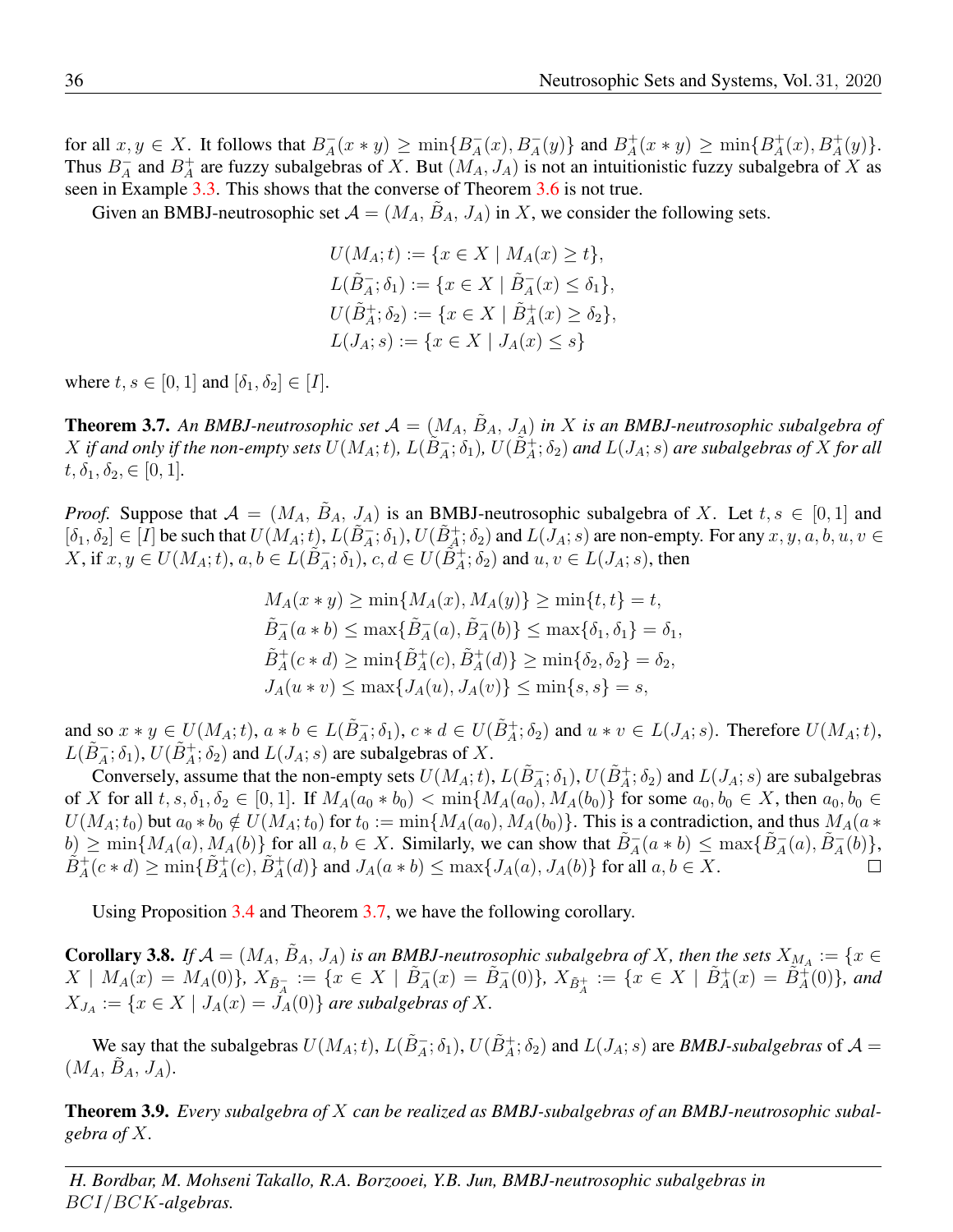*Proof.* Let K be a subalgebra of X and let  $A = (M_A, \tilde{B}_A, J_A)$  be an BMBJ-neutrosophic set in X defined by

$$
M_A(x) = \begin{cases} t & \text{if } x \in K, \\ 0 & \text{otherwise,} \end{cases} \quad \tilde{B}_A^-(x) = \begin{cases} \gamma_1 & \text{if } x \in K, \\ 1 & \text{otherwise,} \end{cases} \quad \tilde{B}_A^+(x) = \begin{cases} \gamma_2 & \text{if } x \in K, \\ 0 & \text{otherwise,} \end{cases} \quad J_A(x) = \begin{cases} s & \text{if } x \in K, \\ 1 & \text{otherwise,} \end{cases}
$$

where  $t \in (0,1], s \in [0,1)$  and  $\gamma_1, \gamma_2 \in (0,1]$  with  $\gamma_1 < \gamma_2$ . It is clear that  $U(M_A; t) = K$ ,  $L(\tilde{B}_A^-; \gamma_1) = K$ ,  $U(\tilde{B}^+_A; \gamma_2) = K$  and  $L(J_A; s) = K$ . Let  $x, y \in X$ . If  $x, y \in K$ , then  $x * y \in K$  and so

<span id="page-6-0"></span>
$$
M_A(x * y) = t = \min\{M_A(x), M_A(y)\}
$$
  
\n
$$
\tilde{B}_A^-(x * y) = \gamma_1 = \max\{\tilde{B}_A^-(x), \tilde{B}_A^-(y)\},
$$
  
\n
$$
\tilde{B}_A^+(x * y) = \gamma_2 = \max\{\tilde{B}_A^+(x), \tilde{B}_A^+(y)\},
$$
  
\n
$$
J_A(x * y) = s = \max\{J_A(x), J_A(y)\}.
$$

If any one of x and y is contained in K, say  $x \in K$ , then  $M_A(x) = t$ ,  $\tilde{B}_A^-(x) = \gamma_1$ ,  $\tilde{B}_A^+(x) = \gamma_2$ ,  $J_A(x) = s$ ,  $M_A(y) = 0, \,\tilde{B}_A^-(y) = 0, \,\tilde{B}_A^+(y) = 0$  and  $J_A(y) = 1$ . Hence

$$
M_A(x * y) \ge 0 = \min\{t, 0\} = \min\{M_A(x), M_A(y)\}
$$
  

$$
\tilde{B}_A^-(x * y) \le 1 = \max\{\gamma_1, 1\} = \max\{\tilde{B}_A^-(x), \tilde{B}_A^-(y)\},
$$
  

$$
\tilde{B}_A^+(x * y) \ge 0 = \min\{\gamma_2, 0\} = \min\{\tilde{B}_A^+(x), \tilde{B}_A^+(y)\},
$$
  

$$
J_A(x * y) \le 1 = \max\{s, 1\} = \max\{J_A(x), J_A(y)\}.
$$

If  $x, y \notin K$ , then  $M_A(x) = 0 = M_A(y)$ ,  $\tilde{B}_A^-(x) = 1 = \tilde{B}_A^-(y)$ ,  $\tilde{B}_A^+(x) = 0 = \tilde{B}_A^+(y)$  and  $J_A(x) = 1 = J_A(y)$ . It follows that

$$
M_A(x * y) \ge 0 = \min\{0, 0\} = \min\{M_A(x), M_A(y)\}
$$
  
\n
$$
\tilde{B}_A^-(x * y) \le 1 = \max\{1, 1\} = \max\{\tilde{B}_A^-(x), \tilde{B}_A^-(y)\},
$$
  
\n
$$
\tilde{B}_A^+(x * y) \ge 0 = \min\{0, 0\} = \min\{\tilde{B}_A^+(x), \tilde{B}_A^+(y)\},
$$
  
\n
$$
J_A(x * y) \le 1 = \max\{1, 1\} = \max\{J_A(x), J_A(y)\}.
$$

Therefore  $A = (M_A, B_A, J_A)$  is an BMBJ-neutrosophic subalgebra of X.

**Theorem 3.10.** For any non-empty subset K of X, let  $A = (M_A, \tilde{B}_A, J_A)$  be an BMBJ-neutrosophic set in X which is given in [\(3.5\)](#page-6-0). If  $A = (M_A, B_A, J_A)$  is an BMBJ-neutrosophic subalgebra of X, then K is a *subalgebra of* X*.*

*Proof.* Let  $x, y \in K$ . Then  $M_A(x) = t = M_A(y)$ ,  $\tilde{B}_A^-(x) = \gamma_1 = \tilde{B}_A^-(y)$ ,  $\tilde{B}_A^+(x) = \gamma_2 = \tilde{B}_A^+(y)$  and  $J_A(x) = s = J_A(y)$ . Thus

> $M_A(x * y) \ge \min\{M_A(x), M_A(y)\} = t,$  $\tilde{B}_A^-(x * y) \le \max\{\tilde{B}_A^-(x), \tilde{B}_A^-(y)\} = \gamma_1,$  $\tilde{B}^+_{A}(x * y) \ge \min\{\tilde{B}^+_{A}(x), \tilde{B}^+_{A}(y)\} = \gamma_2,$  $J_A(x * y) \le \max\{J_A(x), J_A(y)\} = s,$

*H. Bordbar, M. Mohseni Takallo, R.A. Borzooei, Y.B. Jun, BMBJ-neutrosophic subalgebras in* BCI/BCK*-algebras.*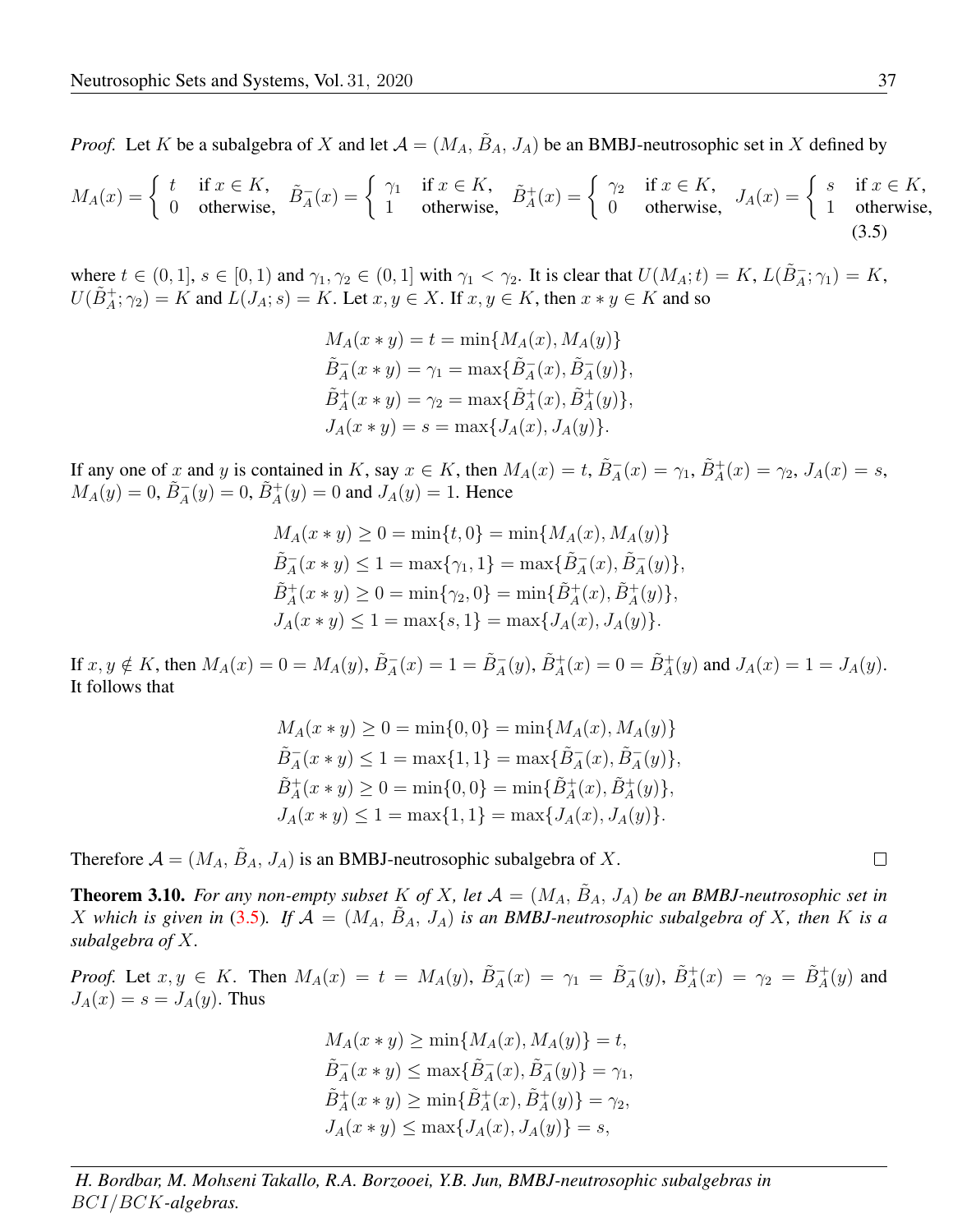and therefore  $x * y \in K$ . Hence K is a subalgebra of X.

Using an BMBJ-neutrosophic subalgebra of a  $BCI$ -algera, we establish a new BMBJ-neutrosophic subalgebra.

**Theorem 3.11.** *Given an BMBJ-neutrosophic subalgebra*  $A = (M_A, B_A, J_A)$  *of a BCI-algebra* X, *let*  $\mathcal{A}^*=(M_A^*,\tilde{B}_A^*,J_A^*)$  be an BMBJ-neutrosophic set in X defined by  $M_A^*(x)=M_A(0*x)$ ,  $\tilde{B}_A^*(x)=\tilde{B}_A(0*x)$  $\lim_{t \to \infty} J_A^*(x) = J_A(0*x)$  *for all*  $x \in X$ . Then  $\mathcal{A}^* = (M_A^*, \tilde{B}_A^*, J_A^*)$  *is an BMBJ-neutrosophic subalgebra of* X.

*Proof.* Note that  $0 * (x * y) = (0 * x) * (0 * y)$  for all  $x, y \in X$ . We have

$$
M_A^*(x * y) = M_A(0 * (x * y)) = M_A((0 * x) * (0 * y))
$$
  
\n
$$
\geq \min \{ M_A(0 * x), M_A(0 * y) \}
$$
  
\n
$$
= \min \{ M_A^*(x), M_A^*(y) \},
$$

$$
(\tilde{B}_A^-)^*(x * y) = \tilde{B}_A^-(0 * (x * y)) = \tilde{B}_A^-(0 * x) * (0 * y))
$$
  
\n
$$
\leq \max{\{\tilde{B}_A^-(0 * x), \tilde{B}_A^-(0 * y)\}}
$$
  
\n
$$
= \max{\{(\tilde{B}_A^+)^*(x), (\tilde{B}_A^+)^*(y)\}}
$$

$$
(\tilde{B}_{A}^{+})^{*}(x * y) = \tilde{B}_{A}^{+}(0 * (x * y)) = \tilde{B}_{A}^{+}((0 * x) * (0 * y))
$$
  
\n
$$
\geq \min{\{\tilde{B}_{A}^{+}(0 * x), \tilde{B}_{A}^{+}(0 * y)\}}
$$
  
\n
$$
= \min({\{\tilde{B}_{A}^{+})^{*}(x), (\tilde{B}_{A}^{+})^{*}(y)\}},
$$

and

$$
J_A^*(x * y) = J_A(0 * (x * y)) = J_A((0 * x) * (0 * y))
$$
  
\n
$$
\leq \max\{J_A(0 * x), J_A(0 * y)\}
$$
  
\n
$$
= \max\{J_A^*(x), J_A^*(y)\}
$$

for all  $x, y \in X$ . Therefore  $\mathcal{A}^* = (M_A^*, \tilde{B}_A^*, J_A^*)$  is an BMBJ-neutrosophic subalgebra of X.

**Theorem 3.12.** Let  $f : X \to Y$  be a homomorphism of  $BCK/BCI$ -algebras. If  $\mathcal{B} = (M_B, \tilde{B}_B, J_B)$  is an *MBJ-neutrosophic subalgebra of* Y, *then*  $f^{-1}(\mathcal{B}) = (f^{-1}(M_B), f^{-1}(\tilde{B}_B), f^{-1}(J_B))$  *is an BMBJ-neutrosophic subalgebra* of X, where  $f^{-1}(M_B)(x) = M_B(f(x))$ ,  $f^{-1}(\tilde{B}_B)(x) = \tilde{B}_B(f(x))$  and  $f^{-1}(J_B)(x) = J_B(f(x))$ *for all*  $x \in X$ *.* 

*Proof.* Let  $x, y \in X$ . Then

$$
f^{-1}(M_B)(x * y) = M_B(f(x * y)) = M_B(f(x) * f(y))
$$
  
\n
$$
\geq \min\{M_B(f(x)), M_B(f(y))\}
$$
  
\n
$$
= \min\{f^{-1}(M_B)(x), f^{-1}(M_B)(y)\},
$$

*H. Bordbar, M. Mohseni Takallo, R.A. Borzooei, Y.B. Jun, BMBJ-neutrosophic subalgebras in* BCI/BCK*-algebras.*

 $\Box$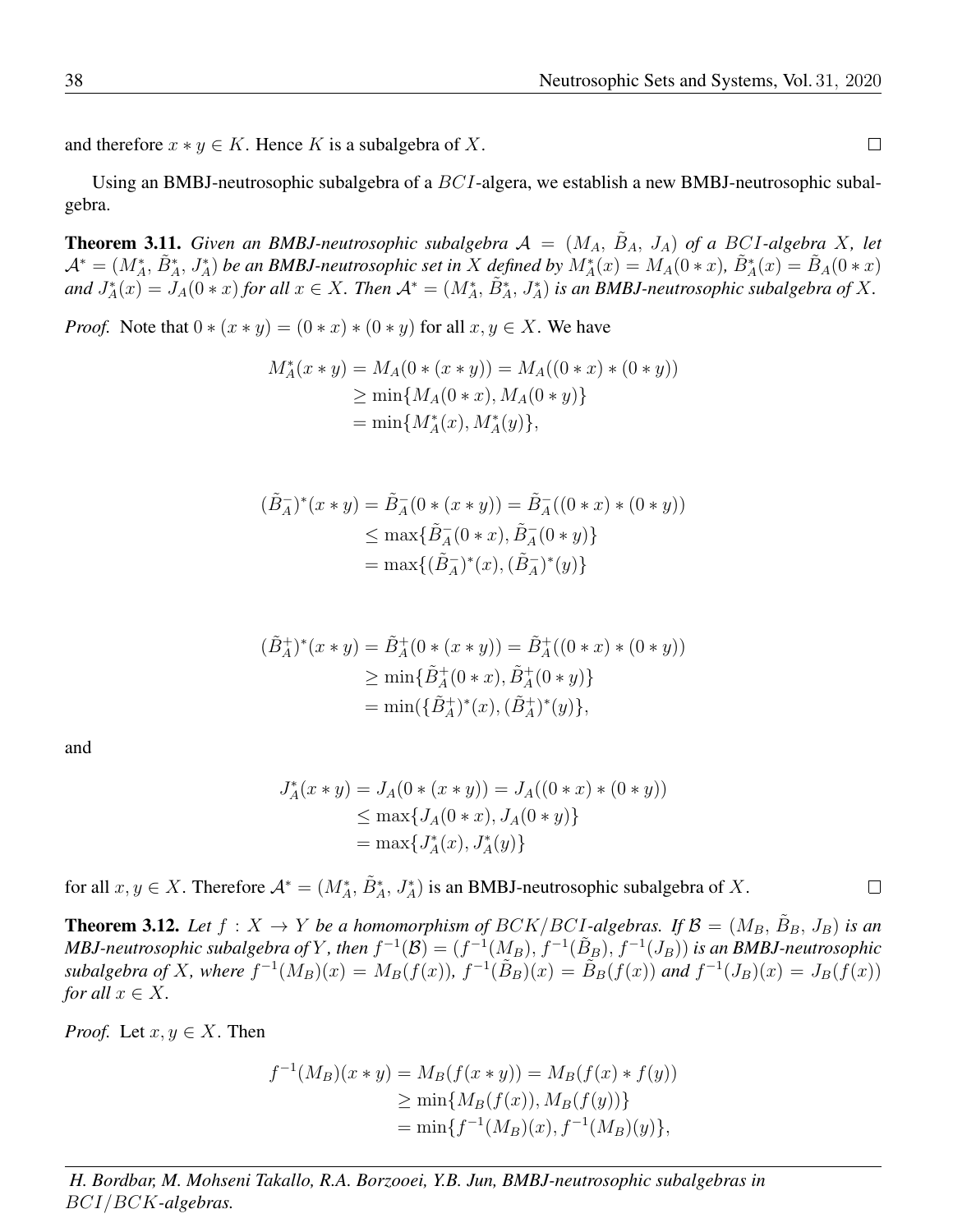$$
f^{-1}(\tilde{B}_B^{-})(x*y) = \tilde{B}_B^{-}(f(x*y)) = \tilde{B}_B^{-}(f(x)*f(y))
$$
  
\n
$$
\leq \max{\{\tilde{B}_B^{-}(f(x)), \tilde{B}_B^{-}(f(y))\}}
$$
  
\n
$$
= \max{f^{-1}(\tilde{B}_B^{-})(x), f^{-1}(\tilde{B}_B^{-})(y)}},
$$

$$
f^{-1}(\tilde{B}_B^+)(x * y) = \tilde{B}_B^+(f(x * y)) = \tilde{B}_B^+(f(x) * f(y))
$$
  
\n
$$
\geq \min{\{\tilde{B}_B^+(f(x)), \tilde{B}_B^+(f(y))\}}
$$
  
\n
$$
= \min{f^{-1}(\tilde{B}_B^+)(x), f^{-1}(\tilde{B}_B^+)(y)}},
$$

and

$$
f^{-1}(J_B)(x * y) = J_B(f(x * y)) = J_B(f(x) * f(y))
$$
  
\n
$$
\leq \max\{J_B(f(x)), J_B(f(y))\}
$$
  
\n
$$
= \max\{f^{-1}(J_B)(x), f^{-1}(J_B)(y)\}.
$$

Hence  $f^{-1}(\mathcal{B}) = (f^{-1}(M_B), f^{-1}(\tilde{B}_B), f^{-1}(J_B))$  is an BMBJ-neutrosophic subalgebra of X.

Let  $\mathcal{A} = (M_A, \tilde{B}_A, J_A)$  be an BMBJ-neutrosophic set in a set X. We denote

$$
\begin{aligned} \top &:= 1 - \sup \{ M_A(x) \mid x \in X \}, \\ \Pi &:= \inf \{ \tilde{B}_B^-(x) \mid x \in X \}. \\ \pi &:= 1 - \sup \{ \tilde{B}_B^+(x) \mid x \in X \}. \\ \bot &:= \inf \{ J_A(x) \mid x \in X \}. \end{aligned}
$$

For any  $p \in [0, \top]$ ,  $a \in [0, \Pi]$ ,  $b \in [0, \pi]$  and  $q \in [0, \bot]$ , we define  $\mathcal{A}^T = (M_A^p, \tilde{B}_A^a, \tilde{B}_A^b, J_A^q)$  by  $M_A^p(x) = M_A(x) + p$ ,  $\tilde{B}_A^a(x) = \tilde{B}_A^-(x) + a$ ,  $\tilde{B}_A^b(x) = \tilde{B}_A^+(x) + b$  and  $J_A^q(x) = J_A(x) - q$ . Then  $\mathcal{A}^T = (M_A^p,$  $\tilde{B}_A^a$ ,  $\tilde{B}_A^b$ ,  $J_A^q$ ) is an BMBJ-neutrosophic set in X, which is called a  $(p, a, b, q)$ -translative *BMBJ-neutrosophic set* of  $\mathcal{A} = (M_A, B_A, J_A)$ .

**Theorem 3.13.** If  $A = (M_A, B_A, J_A)$  is an BMBJ-neutrosophic subalgebra of X, then the  $(p, a, b, q)$ *translative BMBJ-neutrosophic set of*  $A = (M_A, B_A, J_A)$  *is also an BMBJ-neutrosophic subalgebra of* X.

*Proof.* For any  $x, y \in X$ , we get

$$
M_A^p(x * y) = M_A(x * y) + p \ge \min\{M_A(x), M_A(y)\} + p
$$
  
=  $\min\{M_A(x) + p, M_A(y) + p\} = \min\{M_A^p(x), M_A^p(y)\},$ 

$$
\tilde{B}_A^a(x * y) = \tilde{B}_A^-(x * y) + a \le \max\{\tilde{B}_A^-(x), \tilde{B}_A^-(y)\} + a
$$
  
=  $\max\{\tilde{B}_A^-(x) + a, \tilde{B}_A^-(y) + a\} = \max\{\tilde{B}_A^a(x), \tilde{B}_A^a(y)\},$ 

*H. Bordbar, M. Mohseni Takallo, R.A. Borzooei, Y.B. Jun, BMBJ-neutrosophic subalgebras in* BCI/BCK*-algebras.*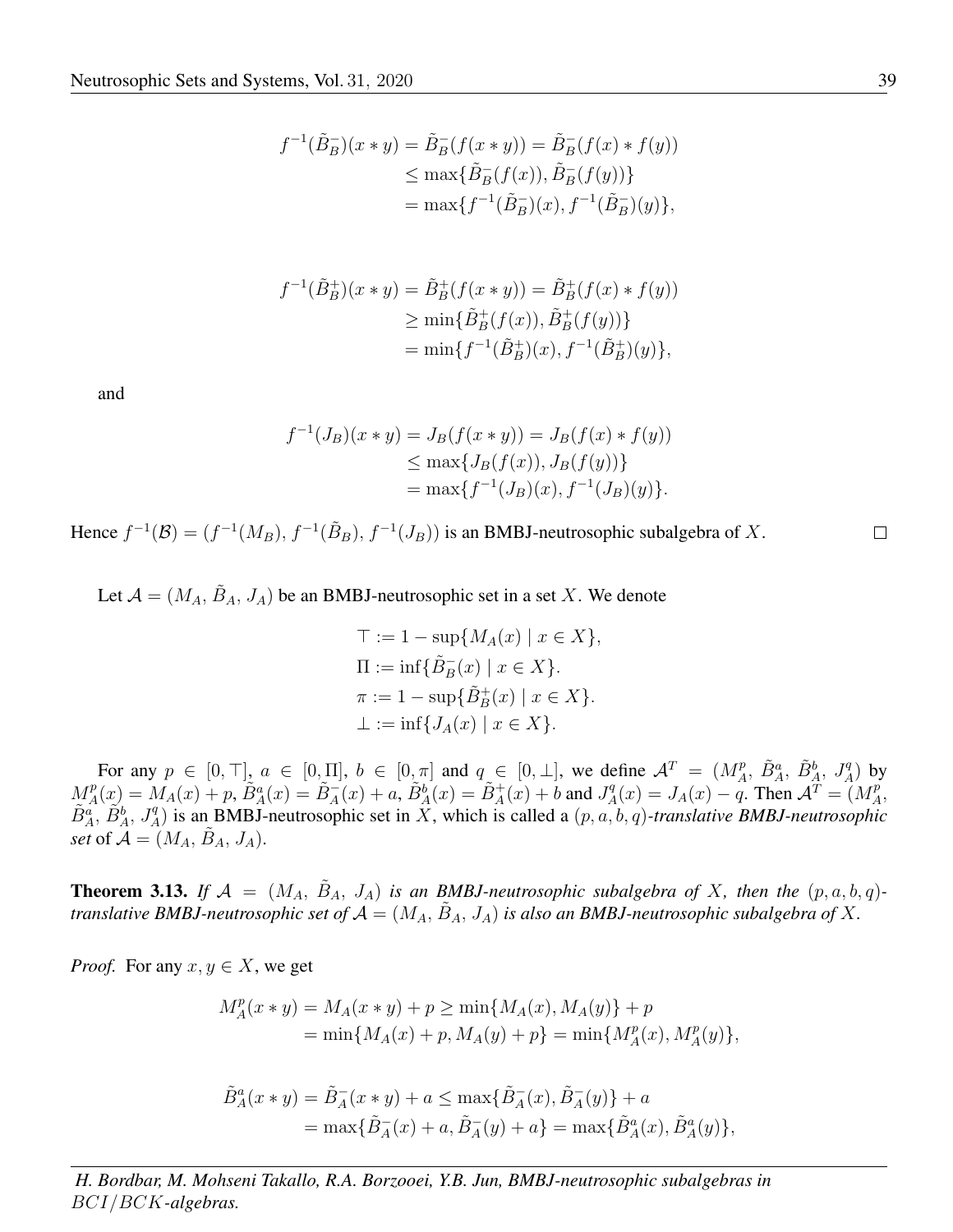$$
\tilde{B}^b_A(x * y) = \tilde{B}^+_A(x * y) + b \ge \min\{\tilde{B}^+_A(x), \tilde{B}^+_A(y)\} + b
$$
  
=  $\min\{\tilde{B}^+_A(x) + b, \tilde{B}^+_A(y) + b\} = \max\{\tilde{B}^b_A(x), \tilde{B}^b_A(y)\},$ 

and

$$
J_A^q(x * y) = J_A(x * y) - q \le \max\{J_A(x), J_A(y)\} - q
$$
  
=  $\max\{J_A(x) - q, J_A(y) - q\} = \max\{J_A^q(x), J_A^q(y)\}.$ 

Therefore  $\mathcal{A}^T = (M_A^p, \tilde{B}_A^a, \tilde{B}_A^b, J_A^q)$  is an BMBJ-neutrosophic subalgebra of X.

**Theorem 3.14.** Let  $\mathcal{A} = (M_A, \tilde{B}_A, J_A)$  be an BMBJ-neutrosophic set in X such that its  $(p, a, b, q)$ -translative *BMBJ-neutrosophic set is an BMBJ-neutrosophic subalgebra of* X *for*  $p \in [0, \top]$ *,*  $a \in [0, \Pi]$ *,*  $b \in [0, \pi]$  *and*  $q \in [0, \perp]$ . Then  $\mathcal{A} = (M_A, \tilde{B}_A, J_A)$  *is an BMBJ-neutrosophic subalgebra of* X.

*Proof.* Assume that  $A^T = (M_A^p, \tilde{B}_A^a, \tilde{B}_A^b, J_A^q)$  is an BMBJ-neutrosophic subalgebra of X for  $p \in [0, \top]$ ,  $a \in [0, \Pi], b \in [0, \pi]$  and  $q \in [0, \bot]$ . Let  $x, y \in X$ . Then

$$
M_A(x * y) + p = M_A^p(x * y) \ge \min\{M_A^p(x), M_A^p(y)\}
$$
  
=  $\min\{M_A(x) + p, M_A(y) + p\}$   
=  $\min\{M_A(x), M_A(y)\} + p,$ 

$$
\tilde{B}_A^a(x * y) - a = \tilde{B}_A^-(x * y) \le \max\{\tilde{B}_A^-(x), \tilde{B}_A^-(y)\}
$$

$$
= \max\{\tilde{B}_A^a(x) - a, \tilde{B}_A^a(y) - a\}
$$

$$
= \max\{\tilde{B}_A^-(x), \tilde{B}_A^-(y)\} - a.
$$

$$
\tilde{B}_{A}^{b}(x * y) - b = \tilde{B}_{A}^{+}(x * y) \ge \min{\{\tilde{B}_{A}^{+}(x), \tilde{B}_{A}^{+}(y)\}}
$$

$$
= \min{\{\tilde{B}_{A}^{b}(x) - b, \tilde{B}_{A}^{b}(y) - b\}}
$$

$$
= \min{\{\tilde{B}_{A}^{+}(x), \tilde{B}_{A}^{+}(y)\}} - b.
$$

and

$$
J_A(x * y) - q = J_A^q(x * y) \le \max\{J_A^q(x), J_A^q(y)\}
$$
  
=  $\max\{J_A(x) - q, J_A(y) - q\}$   
=  $\max\{J_A(x), J_A(y)\} - q$ .

It follows that  $M_A(x * y) \ge \min\{M_A(x), M_A(y)\}, \ \tilde{B}_A^-(x * y) \le \max\{\tilde{B}_A^-(x), \tilde{B}_A^-(y)\}, \ \tilde{B}_A^+(x * y) \ge$  $\min\{\tilde{B}^+_A(x), \tilde{B}^+_A(y)\}\$ and  $J_A(x*y) \leq \max\{J_A(x), J_A(y)\}\$ for all  $x, y \in X$ . Hence  $\mathcal{A} = (M_A, \tilde{B}_A, J_A)$ is an BMBJ-neutrosophic subalgebra of X.  $\Box$ 

*H. Bordbar, M. Mohseni Takallo, R.A. Borzooei, Y.B. Jun, BMBJ-neutrosophic subalgebras in* BCI/BCK*-algebras.*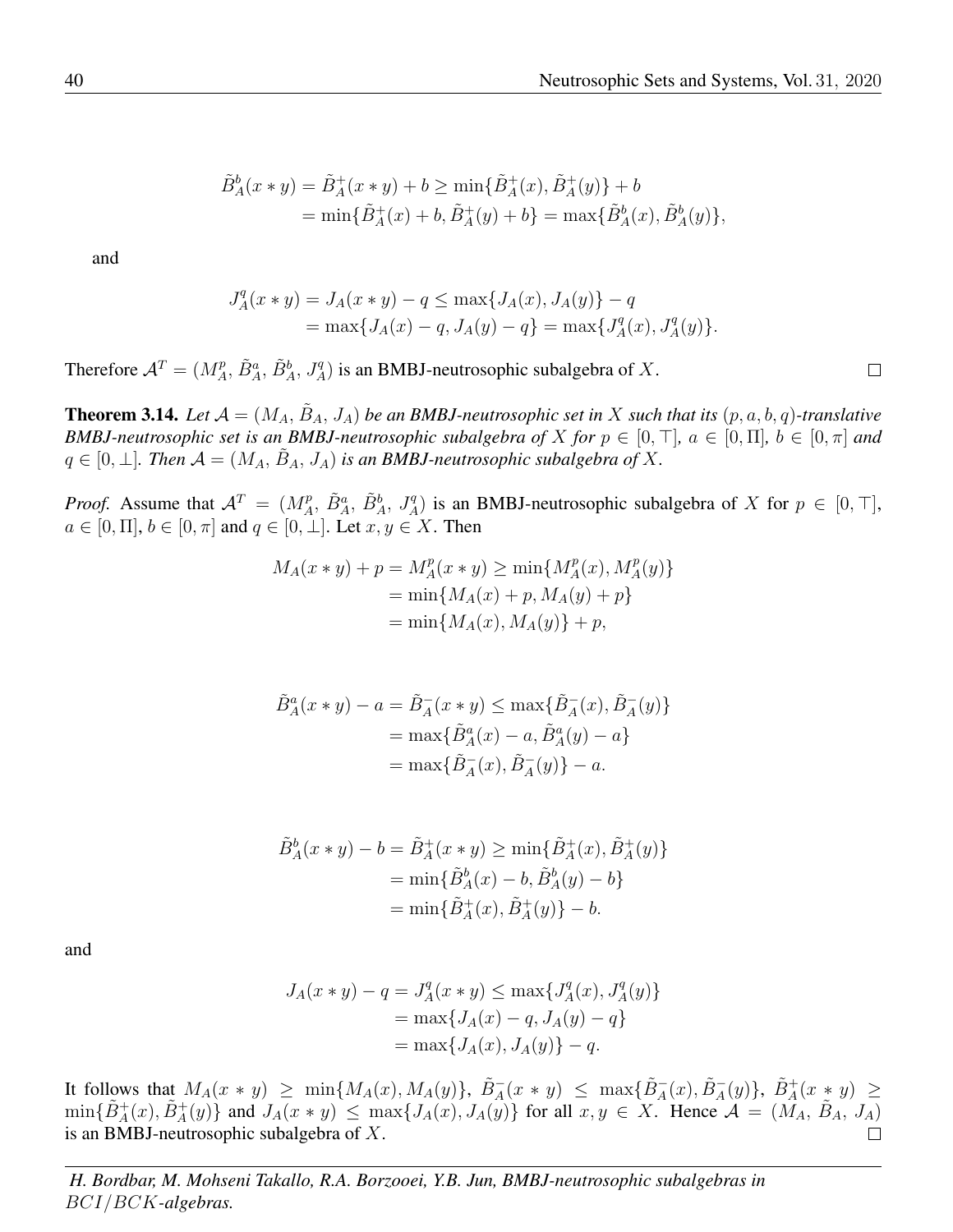**Definition 3.15.** Let  $\mathcal{A} = (M_A, \tilde{B}_A, J_A)$  and  $\mathcal{B} = (M_B, \tilde{B}_B, J_B)$  be BMBJ-neutrosophic sets in X. Then  $\mathcal{B} = (M_B, \tilde{B}_B, J_B)$  is called an *BMBJ-neutrosophic S-extension* of  $\mathcal{A} = (M_A, \tilde{B}_A, J_A)$  if the following assertions are valid.

- (1)  $M_B(x) \ge M_A(x)$ ,  $\tilde{B}_A^-(x) \le \tilde{B}_A^-(x)$ ,  $\tilde{B}_A^+(x) \ge \tilde{B}_A^+(x)$  and  $J_B(x) \le J_A(x)$  for all  $x \in X$ ,
- (2) If  $\mathcal{A} = (M_A, \tilde{B}_A, J_A)$  is an BMBJ-neutrosophic subalgebra of X, then  $\mathcal{B} = (M_B, \tilde{B}_B, J_B)$  is an BMBJ-neutrosophic subalgebra of X.

**Theorem 3.16.** Given  $p \in [0, T]$ ,  $a \in [0, \Pi]$ ,  $b \in [0, \pi]$  and  $q \in [0, \bot]$ , the  $(p, a, b, q)$ -translative BMBJ*neutrosophic set*  $A^T = (M_A^p, \tilde{B}_A^a, \tilde{B}_A^b, J_A^q)$  *of an BMBJ-neutrosophic subalgebra*  $A = (M_A, \tilde{B}_A, J_A)$  *is an BMBJ-neutrosophic S-extension of*  $\mathcal{A} = (M_A, \tilde{B}_A, J_A)$ .

*Proof.* Straightforward.

Funding: This research received no external funding.

Acknowledgments: Thanks to Prof.Smarandache for his nice comments during this paper. Conflicts of Interest: The authors declare no conflict of interest.

#### References

- <span id="page-10-1"></span>[1] M. Abdel-Basset, M. Saleh, A. Gamal, A. and F. Smarandache. An approach of TOPSIS technique for developing supplier selection with group decision making under type-2 neutrosophic number. Applied Soft Computing, 77 (2019), 438-452.
- <span id="page-10-2"></span>[2] M. Abdel-Baset, V. Chang, A. Gamal and F. Smarandach. An integrated neutrosophic ANP and VIKOR method for achieving sustainable supplier selection: A case study in importing field. Computers in Industry, 106 (2019), 94-110.
- <span id="page-10-3"></span>[3] M. Abdel-Basset, G. Manogaran, A. Gamal, and F. Smarandache. A group decision making framework based on neutrosophic TOPSIS approach for smart medical device selection. Journal of medical systems, 43(2), 38. (2019).
- <span id="page-10-4"></span>[4] M. Abdel-Baset, V. Chang and A. Gamal. Evaluation of the green supply chain management practices: A novel neutrosophic approach. Computers in Industry, 108 (2019), 210-220.
- <span id="page-10-5"></span>[5] M. Abdel-Basset, G. Manogaran, A. Gamal, A and F. Smarandache. A hybrid approach of neutrosophic sets and DEMATEL method for developing supplier selection criteria. Design Automation for Embedded Systems (2019), 1-22.
- <span id="page-10-0"></span>[6] K. Atanassov, "Intuitionistic fuzzy sets," Fuzzy Sets and Systems, vol. 20, p. 87-96 (1986).
- <span id="page-10-8"></span>[7] R.A. Borzooei, X.H. Zhang, F. Smarandache and Y.B. Jun, Commutative generalized neutrosophic ideals in BCK-algebras, Symmetry 2018, 10, 350; doi:10.3390/sym10080350.
- <span id="page-10-6"></span>[8] S. Broumi, A. Dey, M. Talea, A. Bakali, F. Smarandache, D. Nagarajan, M. Lathamaheswari and Ranjan Kumar(2019), "Shortest Path Problem using Bellman Algorithm under Neutrosophic Environment," Complex and amp; Intelligent Systems ,pp-1-8, https://doi.org/10.1007/s40747-019-0101-8 ,
- <span id="page-10-7"></span>[9] S. Broumi, M.Talea, A. Bakali, F. Smarandache, D.Nagarajan, M. Lathamaheswari and M.Parimala, "Shortest path problem in fuzzy, intuitionistic fuzzy and neutrosophic environment" .an overview, Complex and amp; Intelligent Systems ,2019,pp 1-8, https://doi.org/10.1007/s40747-019-0098-z
- <span id="page-10-10"></span>[10] Y.S. Huang, *BCI*-algebra, Beijing: Science Press (2006).
- <span id="page-10-9"></span>[11] K. Iséki, On  $BCI$ -algebras, Math. Seminar Notes 8 (1980), 125–130.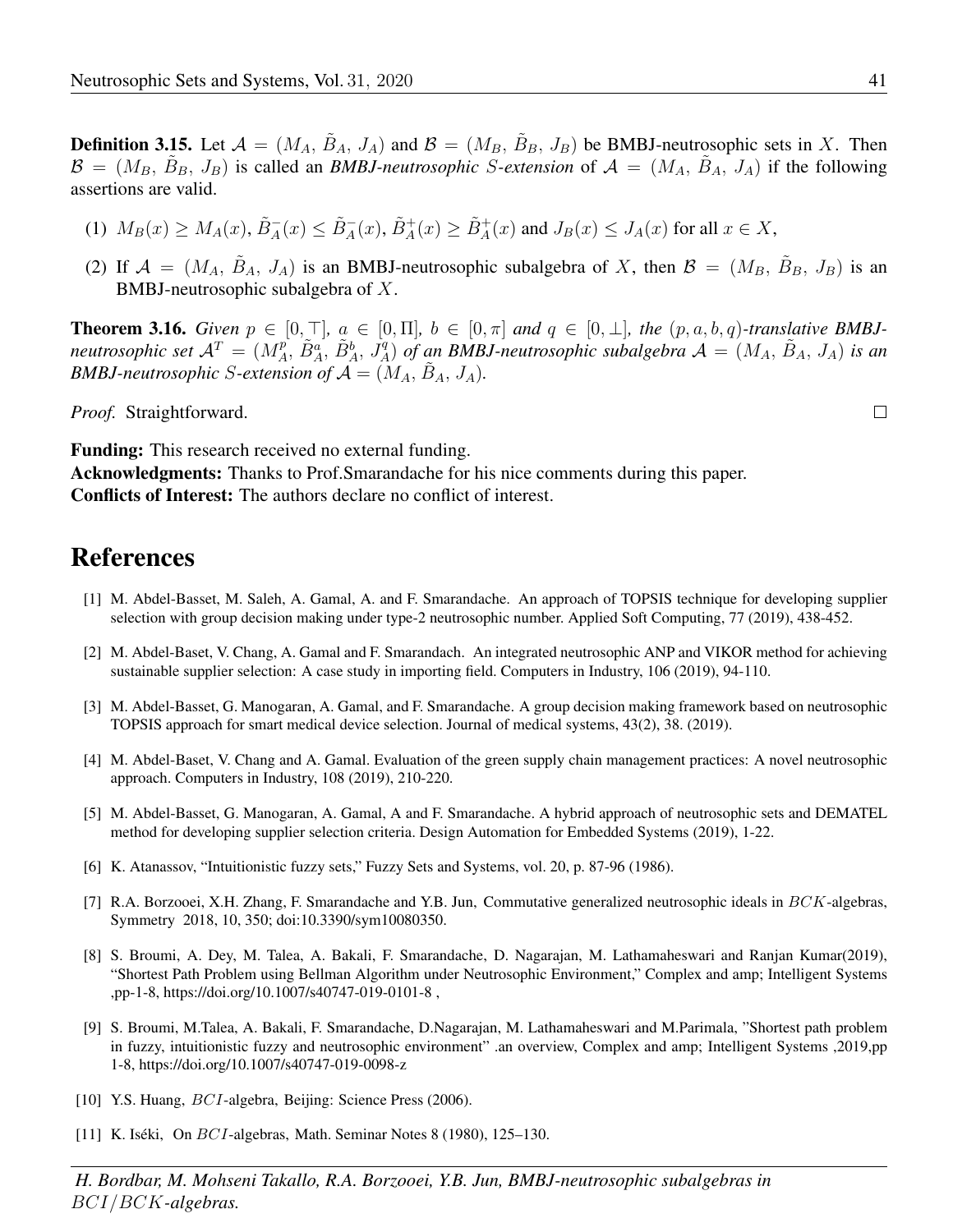- <span id="page-11-17"></span>[12] K. Iséki and S. Tanaka, An introduction to the theory of  $BCK$ -algebras, Math. Japon. 23 (1978), 1–26.
- <span id="page-11-5"></span>[13] Y.B. Jun, Neutrosophic subalgebras of several types in BCK/BCI-algebras, Ann. Fuzzy Math. Inform. 14(1) (2017), 75–86.
- <span id="page-11-6"></span>[14] Y.B. Jun, S.J. Kim and F. Smarandache, Interval neutrosophic sets with applications in BCK/BCI-algebra, Axioms 2018, 7, 23.
- <span id="page-11-7"></span>[15] Y.B. Jun, F. Smarandache and H. Bordbar, Neutrosophic  $N$ -structures applied to  $BCK/BCI$ -algebras, Information 2017, 8, 128.
- <span id="page-11-9"></span>[16] Y. B. Jun, S. Z. Song, F. Smarandache and H. Bordbar Neutrosophic Quadruple BCK/BCI-Algebras, Axioms 2018, 7, 2.
- <span id="page-11-10"></span>[17] Y.B. Jun, F. Smarandache, S.Z. Song and H. Bordbar, Neutrosophic Permeable Values and Energetic Subsets with Applications in BCK/BCI-Algebras, Mathematics 6 (5), 74
- <span id="page-11-11"></span>[18] Y.B. Jun, F. Smarandache and H. Bordbar, Neutrosophic falling shadows applied to subalgebras and ideals in BCK/BCIalgebras, Annals of Fuzzy Mathematics and Informatics
- <span id="page-11-8"></span>[19] Y.B. Jun, F. Smarandache, S.Z. Song and M. Khan, Neutrosophic positive implicative  $N$ -ideals in  $BCK/BCI$ -algebras, Axioms 2018, 7, 3.
- <span id="page-11-12"></span>[20] M. Khan, S. Anis, F. Smarandache and Y.B. Jun, Neutrosophic N -structures and their applications in semigroups, Ann. Fuzzy Math. Inform. 14(6) (2017), 583–598.
- <span id="page-11-18"></span>[21] J. Meng and Y.B. Jun,  $BCK$ -algebras, Kyung Moon Sa Co., Seoul (1994).
- <span id="page-11-3"></span>[22] M. Mohseni Takallo, H. Bordbar, R.A. Borzooei, Y. B. Jun BMBJ-neutrosophic ideals in BCK/BCI-algebras Neutrosophic Sets and Systems, Vol. 7, 2019
- [23] G. Muhiuddin, H. Bordbar, F. Smarandache and Y. B. Jun, Further results on  $(\in, \in)$ -neutrosophic subalgebras and ideals in BCK/BCI-algebras, Neutrosophic Sets and Systems, Vol. 20, 2018.
- <span id="page-11-4"></span>[24] N. A. Nabeeh, F. Smarandache, M. Abdel-Basset, H. A. El-Ghareeb and Aboelfetouh, A. An Integrated Neutrosophic-TOPSIS Approach and Its Application to Personnel Selection: A New Trend in Brain Processing and Analysis. IEEE Access, 7 (2019), 29734-29744.
- <span id="page-11-13"></span>[25] M.A. Öztürk and Y.B. Jun, Neutrosophic ideals in  $BCK/BCI$ -algebras based on neutrosophic points, J. Inter. Math. Virtual Inst. 8 (2018), 1–17.
- <span id="page-11-14"></span>[26] A.B. Saeid and Y.B. Jun, Neutrosophic subalgebras of  $BCK/BCI$ -algebras based on neutrosophic points, Ann. Fuzzy Math. Inform. 14(1) (2017), 87–97.
- <span id="page-11-0"></span>[27] F. Smarandache, Neutrosophy, Neutrosophic Probability, Set, and Logic, ProQuest Information & Learning, Ann Arbor, Michigan, USA, 105 p., 1998. http://fs.gallup.unm.edu/eBook-neutrosophics6.pdf (last edition online).
- <span id="page-11-1"></span>[28] F. Smarandache, A unifying field in logics. Neutrosophy: Neutrosophic probability, set and logic, Rehoboth: American Research Press (1999).
- <span id="page-11-2"></span>[29] F. Smarandache, Neutrosophic set, a generalization of intuitionistic fuzzy sets, International Journal of Pure and Applied Mathematics, 24(5) (2005), 287–297.
- <span id="page-11-15"></span>[30] S.Z. Song, H. Bordbar and Y.B. Jun, Quotient Structures of BCK/BCI-Algebras Induced by Quasi-Valuation Maps Axioms 2018, 7(2), 26; https://doi.org/10.3390/axioms7020026
- <span id="page-11-16"></span>[31] S.Z. Song, M. Khan, F. Smarandache and Y.B. Jun, A novel extension of neutrosophic sets and Fs application in  $BCK/BI$ algebras, New Trends in Neutrosophic Theory and Applications (Volume II), Pons Editions, Brussels, Belium, EU 2018, 308–326.